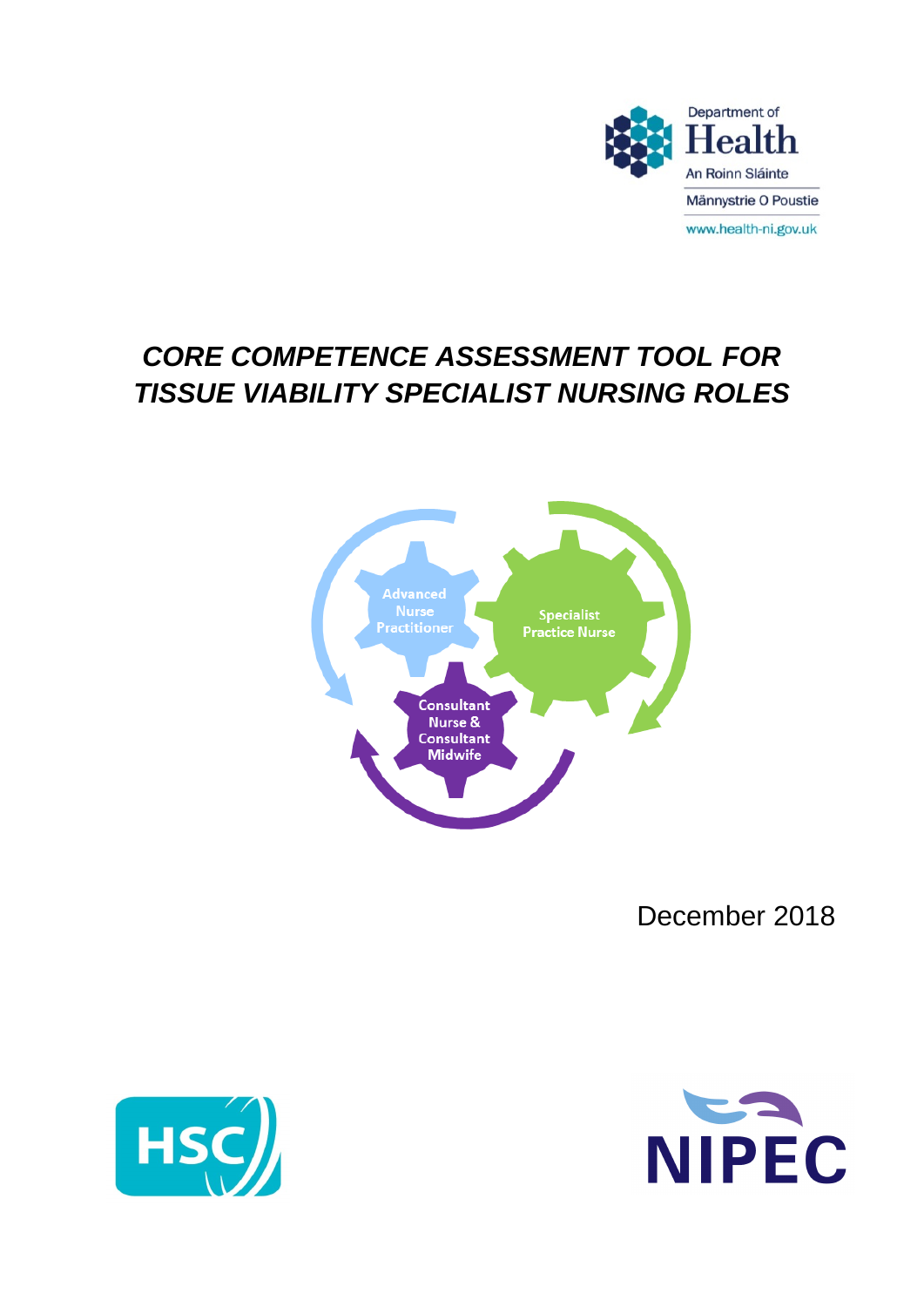#### **TISSUE VIABILITY SPECIALIST NURSING**

#### **Core Specific Competency Areas and Learning Outcomes**

These are specific core competency areas and learning outcomes relevant for Tissue Viability Specialist Nurses, in Northern Ireland. The core competencies build on the generic core competencies designed for all Specialist Nurses<sup>1</sup> regardless of the area of practice or care setting. The specific competencies for Tissue Viability Specialist Nurses have been developed with reference to the following:

- Creating viable options (NHS Education Scotland 2009)<sup>2</sup>
- Competencies of specialised wound care nurses: a European Delphi study (Eskes et al. 2013) <sup>3</sup>

The core specific competency areas have also been mapped to the relevant themes of the Nursing and Midwifery Council's Code of Conduct (2018)<sup>4</sup> and specific dimension of the Knowledge and Skills Framework (KSF), (Department of Health, 2004)<sup>5</sup>

- Practise Effectively and Preserve Safety (NMC)
- Health and Wellbeing 5 (KSF)

Thanks to all those involved in the development of these specific competences especially those on the Writing Group (Appendix 1) in particular the Tissue Viability Specialist Nurses and all those who provided feedback to ensure they are fit for purpose.

<sup>1</sup> DoH (2018) *Career Framework for Specialist Practice Nursing Roles*. Belfast: NIPEC

<sup>2</sup> NHS Education Scotland (2009) *Creating viable options: a tool for identifying key education content areas to support progressive development in tissue viability for health care staff.* Edinburgh: NES

<sup>3</sup> Eskes, A.M. et al. Competencies of specialised wound care nurses: a European Delphi study, *International Wound Journal,* 2013, p. 665-675, doi: 10.1111/iwj.12027

<sup>4</sup> Nursing and Midwifery Council (2018) The Code: professional standards of practice and behaviour for *nurses, midwives and nursing associates*. London: NMC.

<sup>5</sup> Department of Health (2004) *NHS/HPSS Knowledge and Skills Framework.* London: DH.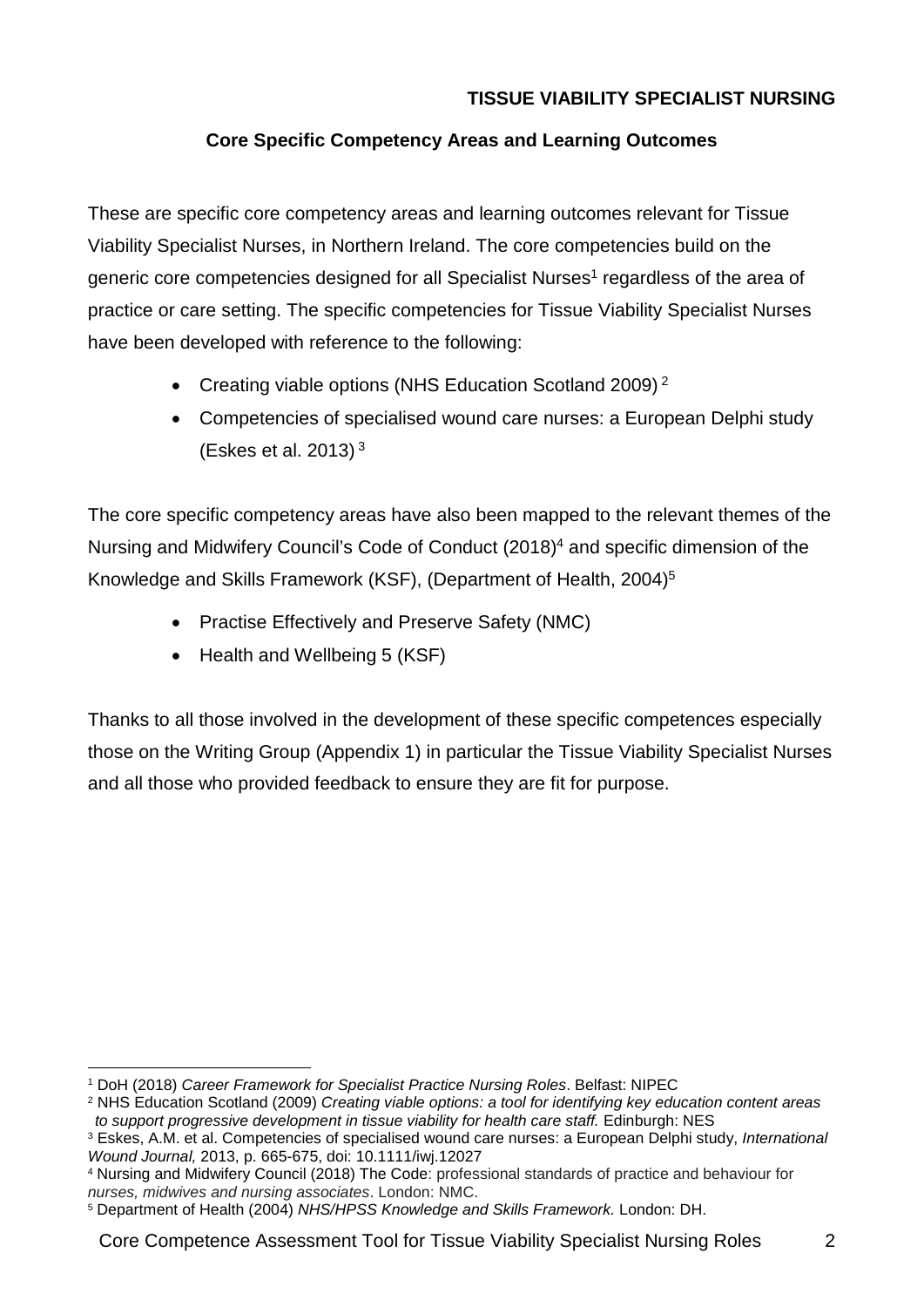### **Tissue Viability Specialist Nursing Competence Assessment Tool**

A rating scale has been developed to be used with the specific competency domains and learning outcomes to enable Tissue Viability Specialist Nurses to identify the learning and development requirements for the role. Follow the information below to learn how to use the Competence Assessment Tool.

#### **How to use the self-assessment tool**

You should use the following rating scale to assess your learning and development needs against each of the competence statements:

#### **Rating Scale:**

- **LD I need a lot of development**
- **SD I need some development**
- **WD I feel I am well developed**

It generally takes about 15 minutes to assess yourself against the learning outcomes. Place  $a \vee b$  rate the statement which is applicable to your individual learning and development. When you have finished, review the number of LDs, SDs, and WDs. You can then plan, with your line manager, the learning and development activities needed for you to develop in your role.

#### **Practice Tips**

Before starting your assessment, you may find it helpful to discuss the statements with one of your peers. Be honest with yourself when thinking about your role and your learning and development needs and rate them realistically. For you to get most benefit from your selfassessment you should discuss your results with your line manager. This can be as part of your annual appraisal and/or personal development plan and can be used to agree an action plan, addressing your specific learning and development needs. Your selfassessment and personal development plan may form part of your evidence for NMC revalidation.

The *Tissue Viability Specialist Nursing Competence Assessment Tool* can also enable you to focus on areas for career development and, where relevant, support your preparation for job interviews.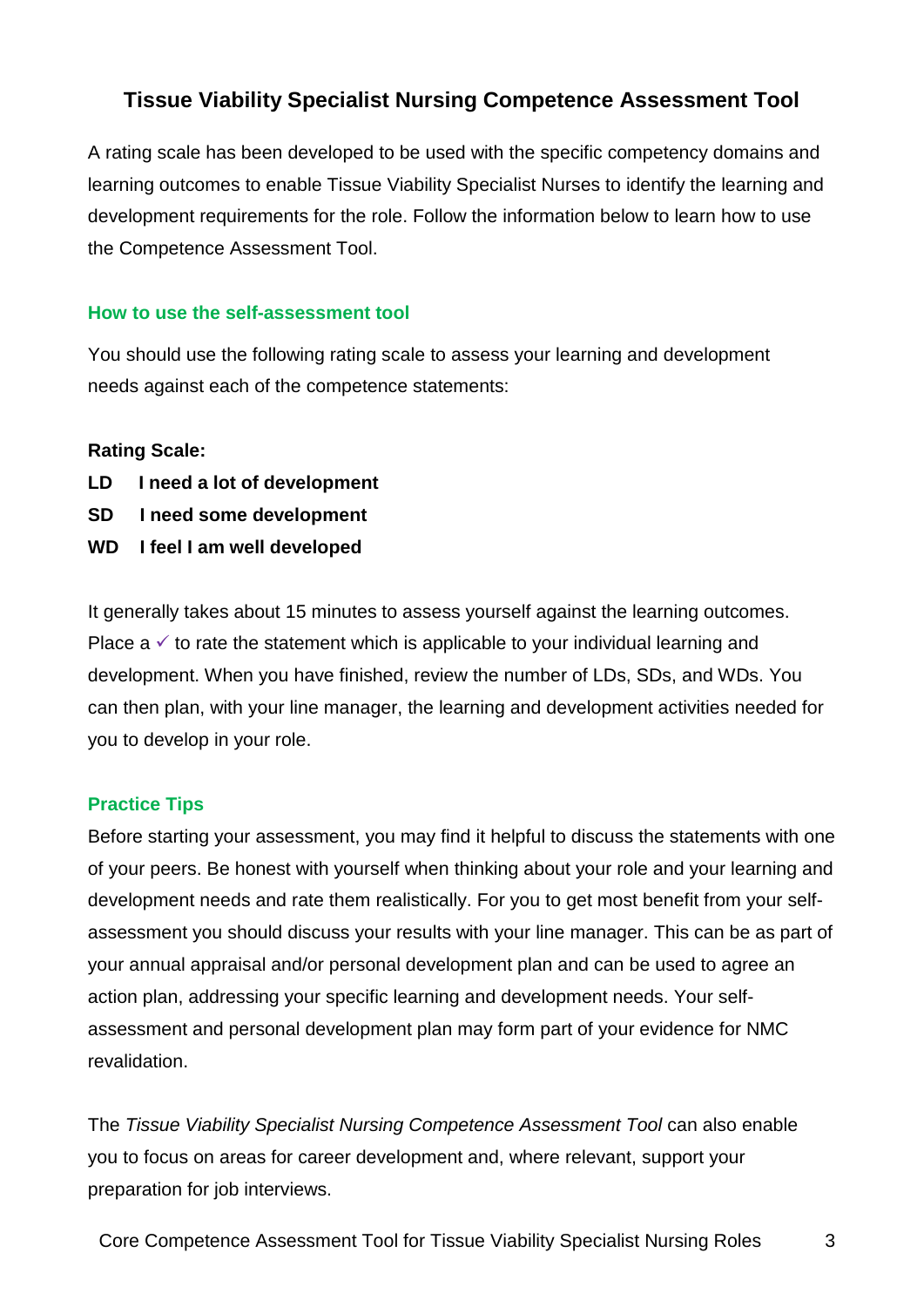#### **Core Competency Domains and Learning Outcomes**

#### **Core Competency Domain: Clinical Practice**

The Tissue Viability Specialist Nurse maintains, develops, and analyses knowledge of tissue viability including the relevant epidemiology, prevention, process, diagnosis, treatments and care interventions to make professional judgements in meeting the needs of patients, their families/carers and those important to them.

**NMC Code Theme:** Practise Effectively, Preserve Safety, Promote Professionalism and Trust;

**KSF Core Dimensions:** Personal and People Development, Health and Safety, Quality.

| <b>Core Learning Outcomes</b>               |                                                                                                                                                                                                                                                   | LD | <b>SD</b> | <b>WD</b> |
|---------------------------------------------|---------------------------------------------------------------------------------------------------------------------------------------------------------------------------------------------------------------------------------------------------|----|-----------|-----------|
| The Tissue Viability Specialist Nurse will: |                                                                                                                                                                                                                                                   |    |           |           |
| $\bullet$                                   | Understand the aetiology, management and differential<br>diagnoses of a wide range of wound types, e.g. pressure<br>ulcers, leg ulcers, foot wounds, fungating malignant wounds,<br>surgical wounds, trauma, lymphoedema and burns and<br>scalds. |    |           |           |
| $\bullet$                                   | Request, perform and interpret appropriate investigations e.g.<br>Doppler Ultrasound/Ankle Brachial Pressure Index (ABPI),<br>blood results and nutritional screening.                                                                            |    |           |           |
| $\bullet$                                   | Apply specialist knowledge, skills and behaviours relevant to<br>tissue viability across all programmes of care.                                                                                                                                  |    |           |           |
| $\bullet$                                   | Demonstrate the ability to use preventative and therapeutic<br>interventions effectively in the promotion of self-care with<br>patients.                                                                                                          |    |           |           |
| $\bullet$                                   | Use sharp debridement, where appropriate, as a therapeutic<br>intervention.                                                                                                                                                                       |    |           |           |
| $\bullet$                                   | Analyse and prioritise complex factors, situations or conditions<br>that may impact on the holistic assessment/care delivery<br>needs, consent issues and communicate these effectively, for<br>example life-threatening diagnosis/surgery.       |    |           |           |
| $\bullet$                                   | Demonstrate the ability to use a holistic approach with the<br>patient, in which the quality of life is an essential therapeutic<br>relationship.                                                                                                 |    |           |           |
| $\bullet$                                   | Advocate for the rights of patients, their families, carers and<br>those important to them <sup>6</sup> , within the care environment and<br>recognise the influences of power, control and conflict.                                             |    |           |           |

<sup>6</sup> Hereafter referred to as patients, their families/carers.

Core Competence Assessment Tool for Tissue Viability Specialist Nursing Roles 4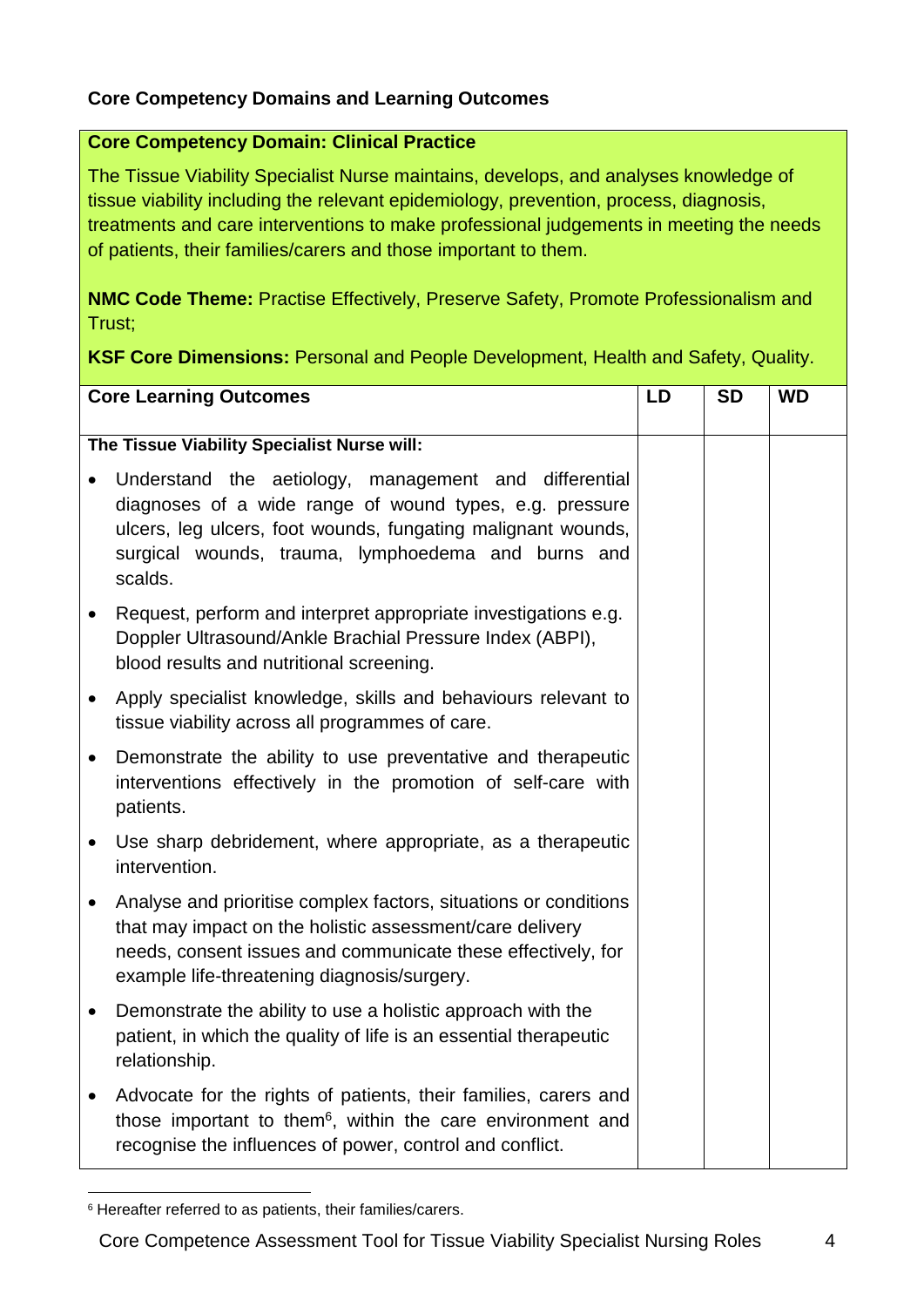|           | Act as a source of specialist tissue viability knowledge and<br>assist in meeting the information needs of patients, their<br>families/carers, both directly and indirectly through information<br>provision, signposting and empowerment. |  |  |
|-----------|--------------------------------------------------------------------------------------------------------------------------------------------------------------------------------------------------------------------------------------------|--|--|
|           | Act as a source of specialist tissue viability knowledge and<br>support for other health care professionals (HCPs) across all<br>care settings and areas of practice, both directly and<br>indirectly.                                     |  |  |
| $\bullet$ | Contribute as a key member of the multi-professional team<br>through the development and implementation of collaborative<br>and innovative practices including the use of technology.                                                      |  |  |
| $\bullet$ | Contribute to multi-professional and interagency discussions<br>including case conferences related to critical, serious and<br>adverse incidents such as risk assessment and/or root cause<br>analysis.                                    |  |  |
| $\bullet$ | Apply ethical processes to enable informed decision making,<br>giving due consideration to the management of clinical risk.                                                                                                                |  |  |
| $\bullet$ | Incorporate professional accountability and responsibility to<br>ensure safe and effective practice within the context of the<br>multi-professional team to meet the needs of patients, their<br>families/carers.                          |  |  |
| $\bullet$ | Contribute to the development and review of policies,<br>protocols and standard operating procedures.                                                                                                                                      |  |  |
| $\bullet$ | Analyse health and care technologies and provide feedback to<br>inform selection and use in own area of practice e.g. support<br>surfaces and wound care therapies.                                                                        |  |  |
|           | Provide expert advice to patients and families/carers and the<br>wider HCP team the consequences of a patient not adhering<br>to suggested treatment, e.g. refusal to reposition or wear<br>correct level of compression therapy.          |  |  |
|           | Evaluate the prescribed care and modify as appropriate to<br>patient/client need.                                                                                                                                                          |  |  |
| ٠         | Identify and acknowledge the psychological, socioeconomic<br>and financial implications of acute and chronic wounds to both<br>the patient and their families/carers.                                                                      |  |  |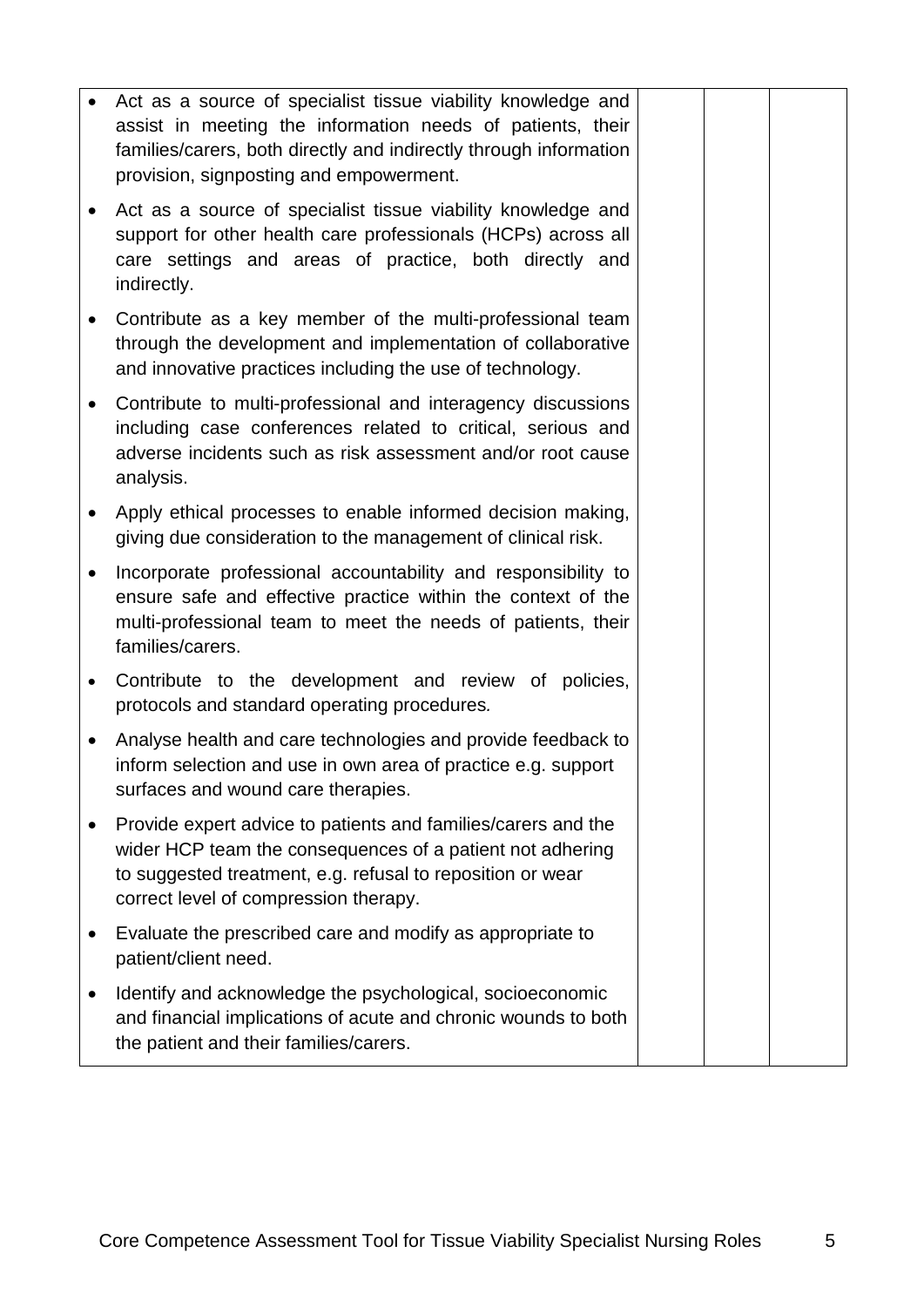#### **Core Competency Domain: Education and Learning**

The Tissue Viability Specialist Nurse maintains and develops professional knowledge and practice by participating in lifelong learning, personal and professional development for self and with colleagues through supervision, appraisal and reflective practice.

**NMC Code Theme:** Prioritise People, Practise Effectively, Promote Professionalism and Trust;

## **Core Learning Outcomes LD SD WD The Tissue Viability Specialist Nurse will:** Accept personal responsibility for professional development and the maintenance of professional competence and credibility. Engage in supervision of staff, reflective practice and selfevaluation and use this to improve care and practice. Facilitate others to care for patients, their families/carers, through provision of specialist nursing advice and support. • Supervise, mentor and support students and other HCPs within the scope of each individual's role, competence and capability. • Identify the wound care training needs of HCPs and participate in the development, delivery and evaluation of educational initiatives to address these needs. • Participate in the development, delivery and evaluation of educational initiatives to address the needs of patients, their families/carers. • Participate in local, regional and national clinical forums or professional groups and facilitate sustainable partnerships. Participate in interdisciplinary teaching formally and informally. Facilitate an effective learning environment to support the professional development of HCPs and students.

#### **KSF Core Dimension:** Communication, Personal and People Development.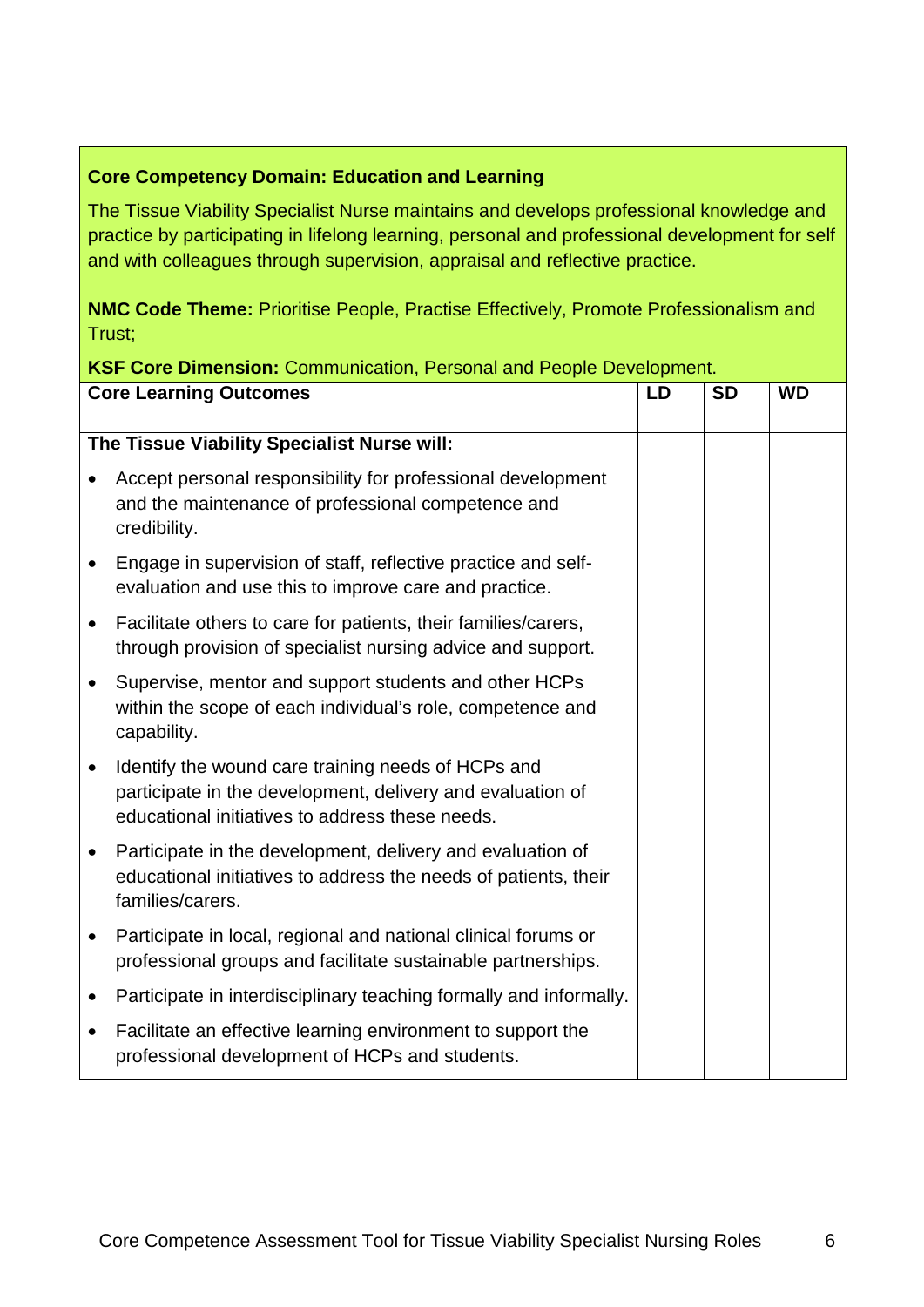#### **Core Competency Domain: Research and Evidence-based Practice**

The Tissue Viability Specialist Nurse develops and updates knowledge of research evidence, and policy initiatives relevant to caring for patients, their families and carers, to promote and develop effective, evidence-based practice.

#### **NMC Code Theme:** Practise Effectively, Preserve Safety.

| <b>KSF Core Dimension: Quality.</b>         |                                                                                                                                                                                                                                                 |    |           |           |
|---------------------------------------------|-------------------------------------------------------------------------------------------------------------------------------------------------------------------------------------------------------------------------------------------------|----|-----------|-----------|
| <b>Core Learning Outcomes</b>               |                                                                                                                                                                                                                                                 | LD | <b>SD</b> | <b>WD</b> |
|                                             |                                                                                                                                                                                                                                                 |    |           |           |
| The Tissue Viability Specialist Nurse will: |                                                                                                                                                                                                                                                 |    |           |           |
|                                             | Influence and contribute to the development of relevant local,<br>regional and national policies and guidelines including NICE<br>Guidelines. Collaborate with other members of the multi-<br>professional/multi-agency team to implement them. |    |           |           |
|                                             | Collect and use local data to inform and influence practice and<br>improve service delivery.                                                                                                                                                    |    |           |           |
| $\bullet$                                   | Critically appraise research and use knowledge of relevant<br>findings to inform clinical decision making, policies, guidelines,<br>and training/education.                                                                                     |    |           |           |
| $\bullet$                                   | Work collaboratively with and influence others to initiate the<br>implementation of research, quality improvement/ innovation<br>and audit findings into practice.                                                                              |    |           |           |
| $\bullet$                                   | Use specialist knowledge in tissue viability to identify areas of<br>potential research, innovation and audit.                                                                                                                                  |    |           |           |
| $\bullet$                                   | Contribute to audit, quality improvement, service improvement<br>and research design, data collection and analysis.                                                                                                                             |    |           |           |
| $\bullet$                                   | Disseminate audit, quality and service improvement including<br>research findings locally and nationally through presentations<br>and publications in collaboration with the multi-professional<br>team, where relevant.                        |    |           |           |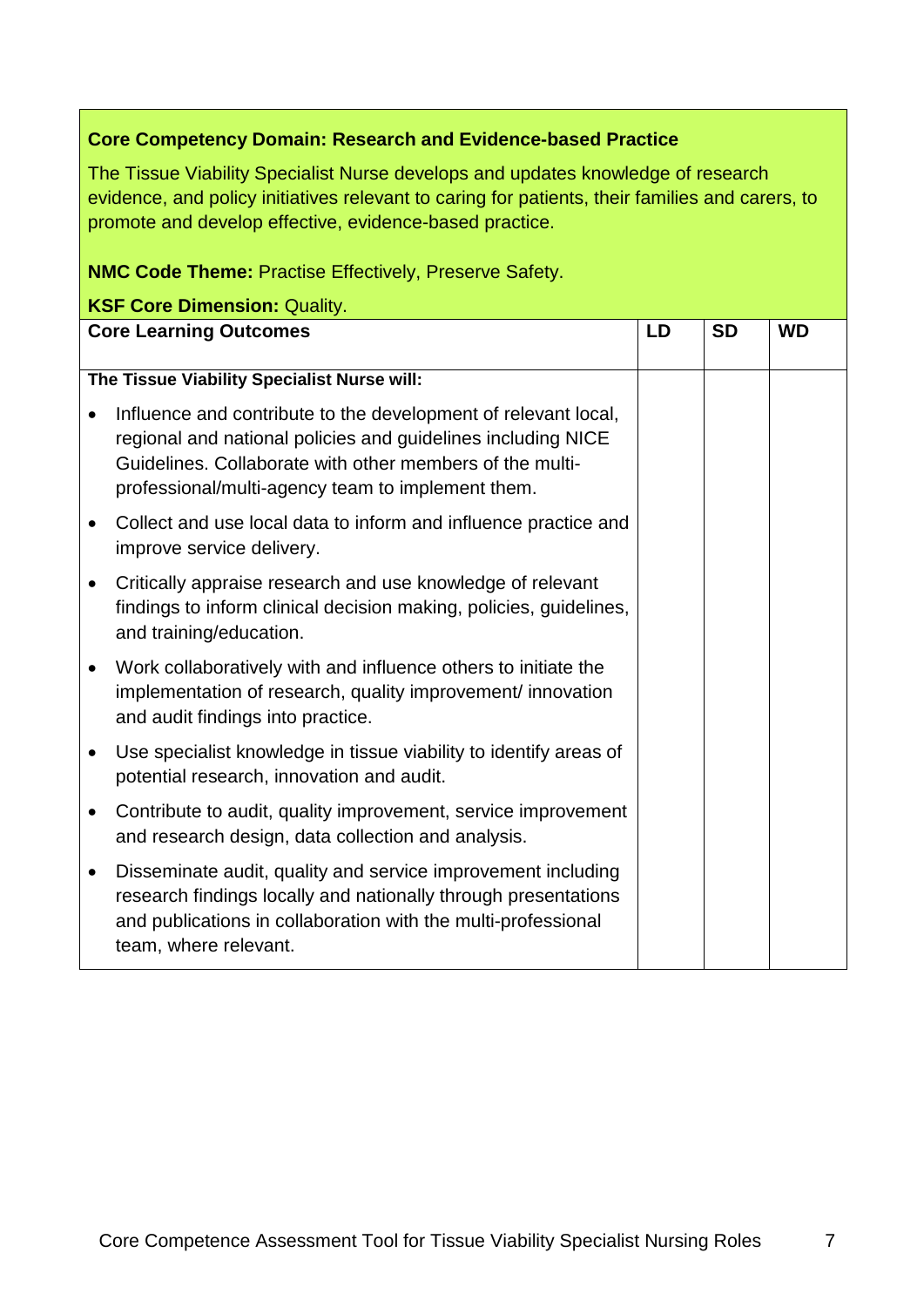#### **Core Competency Domain: Leadership and Management**

The Tissue Viability Specialist Nurse works in partnership with other practitioners and agencies to improve health and wellbeing. S/He engages with and leads teams, managing resources and facilitating change to enhance the delivery of quality person-centred care and services.

**NMC Code Theme**: Prioritise People, Preserve Safety, Promote Professionalism and Trust;

#### **KSF Core Dimension**: Communication, Service Improvement, Equality & Diversity

| <b>Core Learning Outcomes</b> |                                                                                                                                                                                                                  | LD | <b>SD</b> | <b>WD</b> |
|-------------------------------|------------------------------------------------------------------------------------------------------------------------------------------------------------------------------------------------------------------|----|-----------|-----------|
|                               | The Tissue Viability Specialist Nurse will:                                                                                                                                                                      |    |           |           |
|                               | Negotiate and influence locally and nationally in relation to<br>developing and improving standards of professional practice<br>e.g. key performance indicators and national guidelines.                         |    |           |           |
| $\bullet$                     | Influence the multi-professional team in the development and<br>management of services that meet the needs of patients, their<br>families/carers.                                                                |    |           |           |
|                               | Work collaboratively to identify gaps in tissue viability service<br>provision within and across organisational and geographical<br>boundaries.                                                                  |    |           |           |
| $\bullet$                     | Provide expert advice on the use of appropriate resources and<br>inform procurement processes in relation to e.g. therapy<br>equipment, specialist dressings and effective prescribing.                          |    |           |           |
| ٠                             | Act as a change agent and encourage staff to contribute ideas<br>and solutions for quality improvement and innovation.                                                                                           |    |           |           |
| ٠                             | Contribute to Patient and Public Involvement (PPI) through co-<br>design and co-production initiatives and activities.                                                                                           |    |           |           |
| ٠                             | Actively contribute to relevant professional networks.                                                                                                                                                           |    |           |           |
| ٠                             | Act in a positive, transparent and structured way to any<br>concerns/complaints about care or services.                                                                                                          |    |           |           |
|                               | Record and report adverse events or incidents relating to<br>Tissue Viability Modalities in a timely manner, e.g. complete<br>the BNF 'Yellow Card' and/or the NI Wound Care Formulary<br>Product Feedback Form. |    |           |           |
| ٠                             | Manage team members, promoting teamwork within defined<br>areas of responsibility.                                                                                                                               |    |           |           |
|                               | Demonstrate a commitment to nurse health and sustainable<br>practice.                                                                                                                                            |    |           |           |